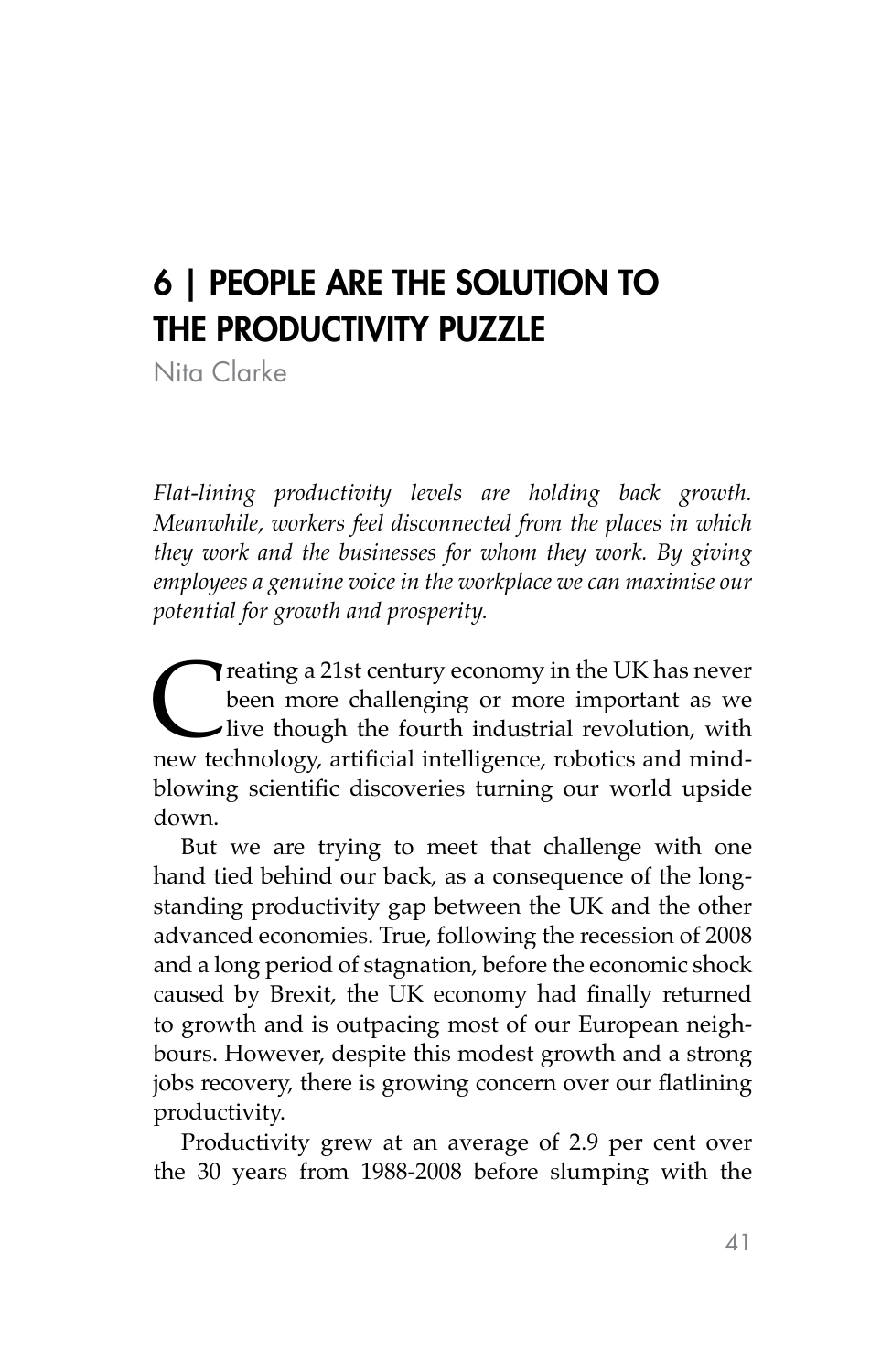recession. However, unlike the trend following previous downturns, productivity has stagnated for the last seven years. It remains below the peak reached in 2008 and is now 15 per cent below what we would expect had it followed the pre-crisis trend. After making up ground on fellow developed countries, the productivity gap is starting to open up again. Having almost caught up, we are now 17 per cent below the average for the rest of the G7.

Productivity is a crucial measure of the health of an economy. It is a vital determinant of wages – strong and growing productivity means employers can afford wage rises. Increasing productivity in low-wage occupations such as retail, cleaning and care will be particularly important following the introduction of the 'national living wage' in April 2016. It is also vital if we are to compete internationally in the so-called 'global race'. And in the context of sharply reduced public spending, increasing productivity in the public sector is crucial to maintaining standards.

## The productivity puzzle

But why has productivity stalled? Of course investment in new and effective plants, machinery and processes is vital, as is having an effective market and growth strategy. Companies trying to run their business with a mainframe computer will not match the productivity of those using the cloud. Steam driven cotton weaving looms are unlikely to match the output of the serried ranks of weaving robots on show in China. The market for a new twin-tub washing machine featuring a mangle is likely to be limited (despite the current nostalgia for all things retro).

But there is compelling evidence that what happens on a day-to-day basis in the workplace – where the rubber hits the road – is an absolutely crucial determinant of effective productivity. Put simply, too many employees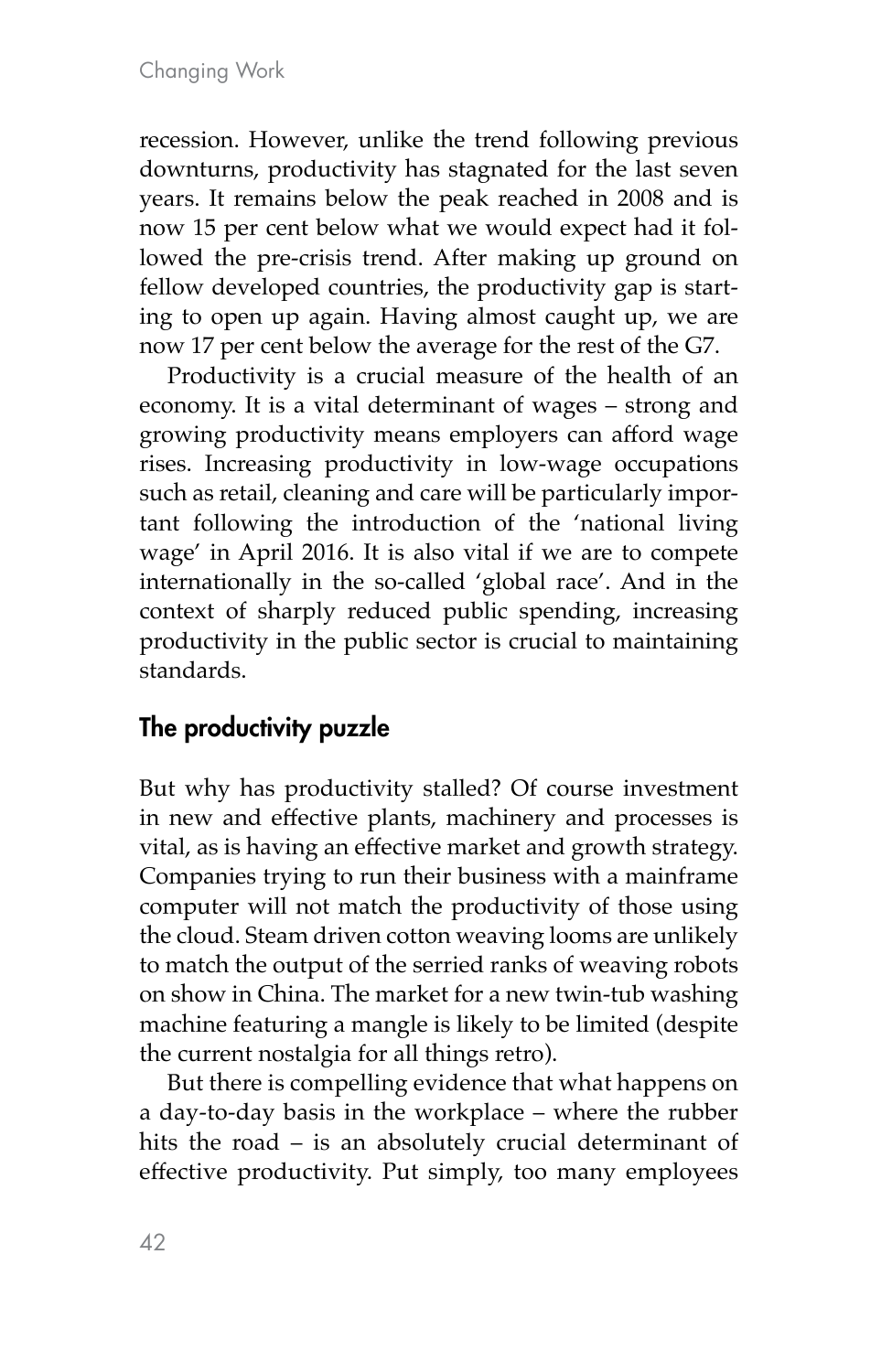find their abilities and skills under-utilised at work; they may be working extremely hard, but ineffective business organisation and processes means much of this effort is wasted. Too many employers don't listen to their staff; just one in two employees say their manager is good at seeking their views and only one in three say they allow employees to influence decision making. Too often managers are not up to scratch and organisations fail to explain their purpose to staff, with the result that staff remain unmotivated.

Resistance to change is endemic across organisations, and many employees characterise their organisations as low trust. Very few organisations really listen to their employees and consequently have little idea about life on the ground. They too often fail to invite or follow up on employees' ideas about product or process improvement. Many employees report that their skills and abilities are under-utilised at work.

For example, a recent survey by the Smith Institute found that nine out of 10 employees said they were familiar with the term 'productivity' and think it is 'important' – but half say they are less productive than two years ago, and 68 per cent say they're working harder. Most think higher productivity results in fewer staff, less job security and harder work. Employees say that managers need to value quality and measure what's important and not just what's easiest to count. Although one in three are worried that technology will threaten their employment, eight out of 10 see technology as necessary and want to embrace it. The problem, however, is that 76 per cent say their employer doesn't consult them on introducing new technology. The majority of managers don't listen to employee suggestions to improve productivity – most think only short-term. And employees want better management and a fair deal for productivity gains – better pay, a better work-life balance, and more training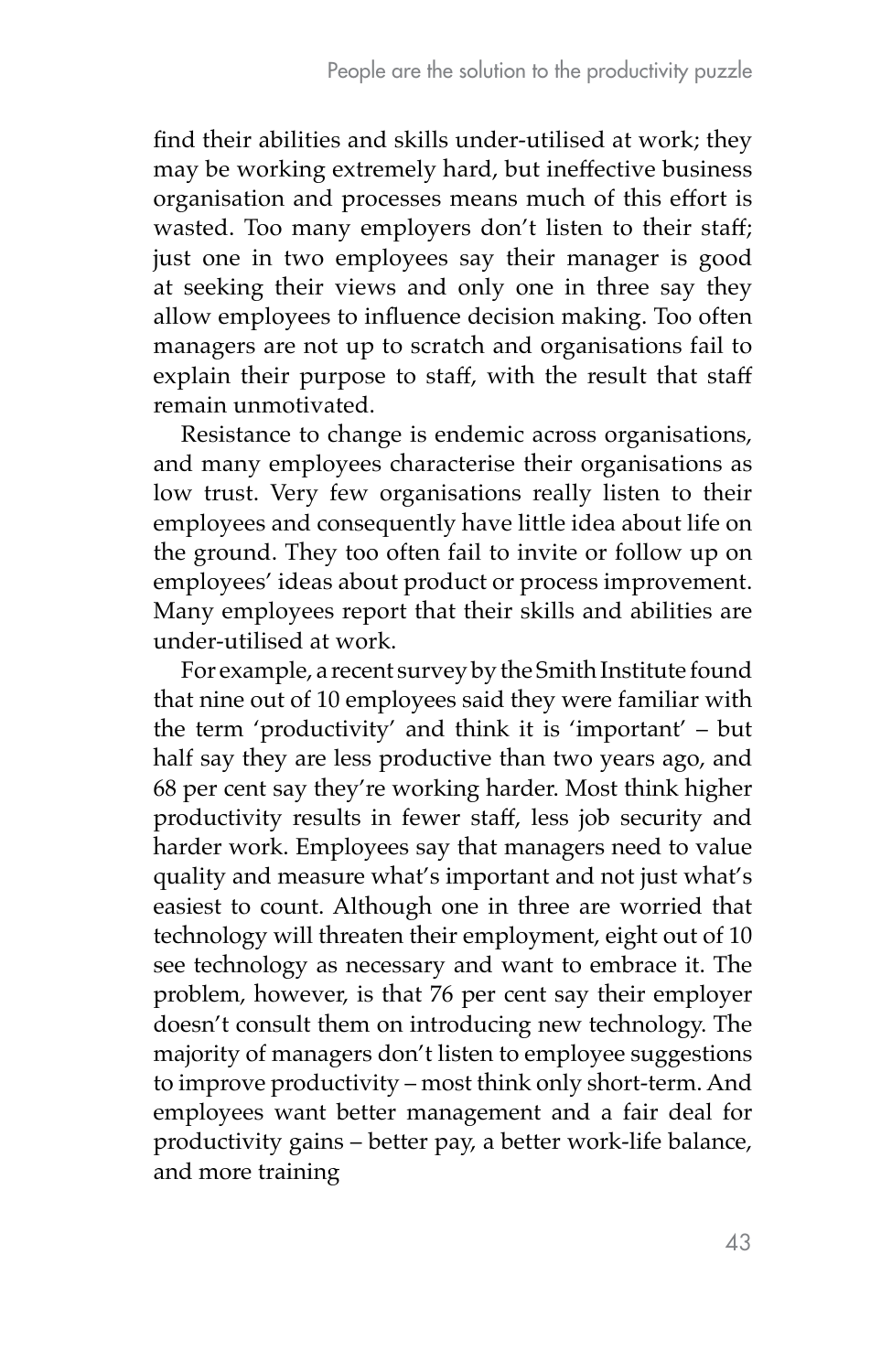There isn't a chief financial officer in the land who would accept a situation where cash was flying out the door because a company's IT regularly performed at a third of its capacity. So it is curious that we as a country accept the fact that according to every survey, only about a third of our workforce is actively engaged at work, without recognising that solving this engagement gap could be a major contributor to improving performance, and helping to solve the productivity puzzle.

The ORC Global Perspectives survey of thousands of employees across 20 countries found the UK had the third lowest levels of engagement, 10 per cent behind the global average. A study published in 2012 by Engage for Success and endorsed by business leaders in a letter to *The Times*, suggested that if the UK was able to raise engagement levels at work up to the level of that experienced in the Netherlands, it would be worth an extra £26bn a year to UK GDP. What a waste of people's potential, what a loss of productivity and what a cost to the nation.

## Enabling engagement

Employee engagement, according to the Institute of Employment Studies, is "a positive attitude held by the employee towards the organisation and its values. An engaged employee is aware of the business context, and works with colleagues to improve performance within the job for the benefit of the organisation." There are at least 50 other definitions, but whatever the formula, effective employee engagement places unleashing the commitment, enthusiasm, skills and abilities of employees at the heart of organisational success – with processes and procedures aligned to that approach, rather than getting in the way.

A report I co-authored with David MacLeod in 2008 found four key enablers of engagement in organisations; the evidence suggests that making progress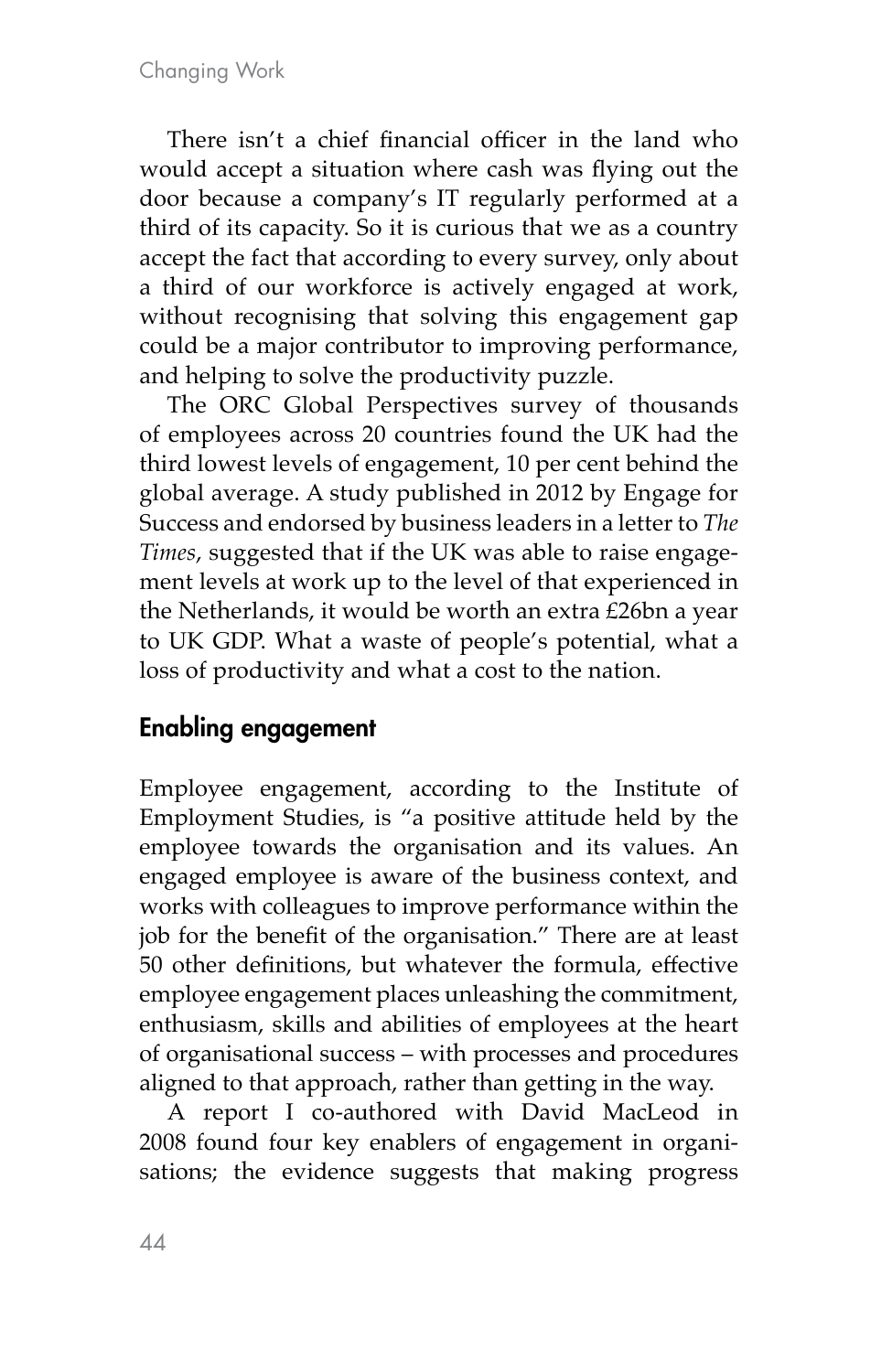in these areas could make a substantial difference to workplace performance.

#### Strategic narrative

The strategic narrative is about having "a strong, transparent and explicit organisational culture which gives employees a line of sight between their job and the vision and aims of their organisation." Employees need to find meaning and purpose in their work. They need to see how their individual graft and toil contributes to something greater, something that they can buy into and believe in. Otherwise work becomes merely contractual and transactional – you come to work and do what you're told just because you have to.

Looking at the Workplace Employee Relations Study (WERS) – a large survey of the UK workforce – there seems to be some way to go here. Two in three employees (65 per cent) agree or strongly agree that they share the same values as their organisation. But just 16 per cent strongly agree, indicating some room for improvement.

### Engaging managers

Line managers are absolutely crucial to employee engagement. The MacLeod report identified the importance of having engaging managers who "offer clarity, appreciation of employees' effort and contribution, who treat their people as individuals and who ensure that work is organised efficiently and effectively so that employees feel they are valued, and equipped and supported to do their job."

Again, while the headline figure from WERS is reassuring – with two thirds (64 per cent) saying that relationships with managers are good/very good – just one in five (21 per cent) believe they are very good.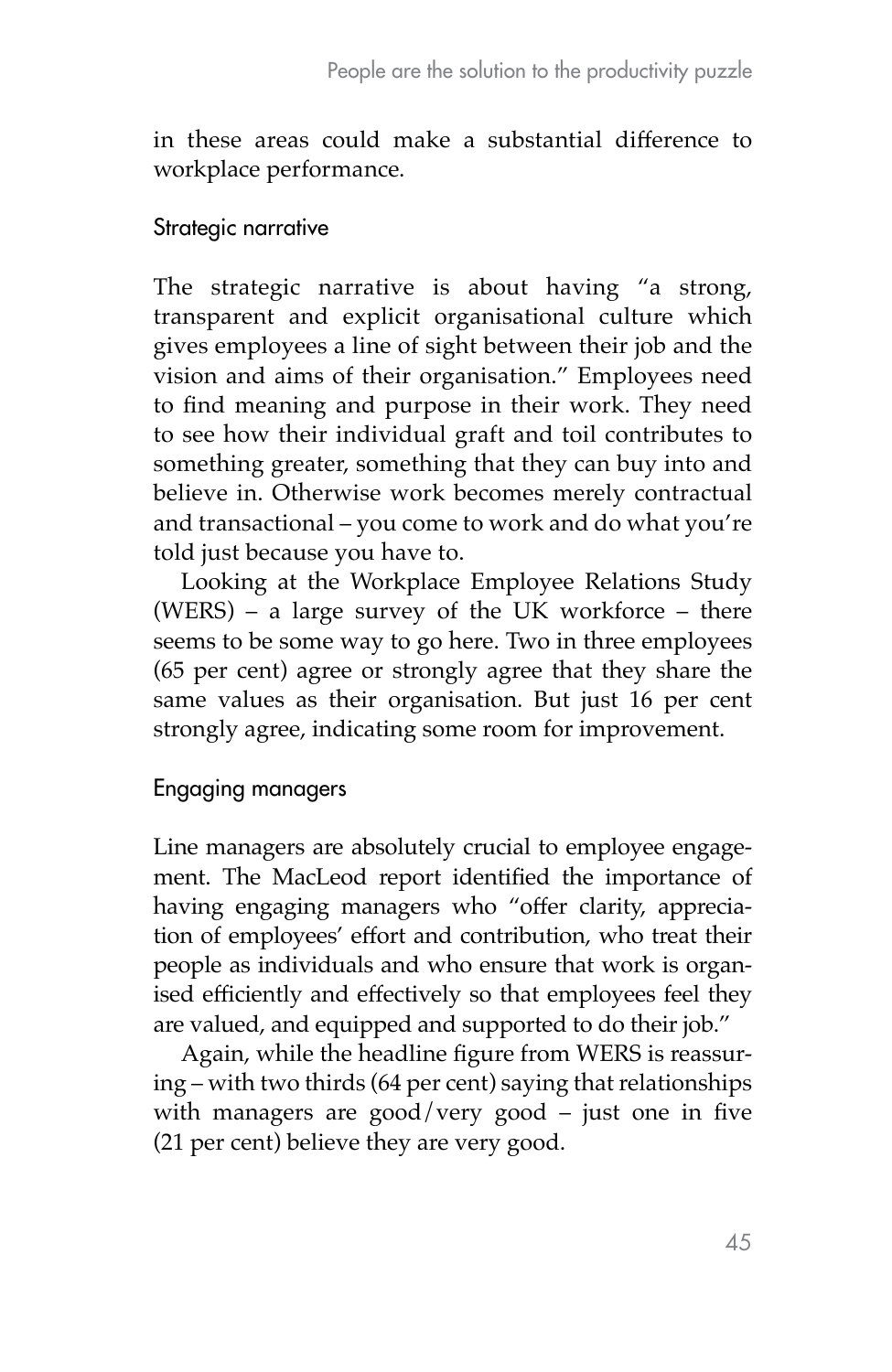### Employee voice

Voice is central to employee engagement. Our report defined voice as having a situation whereby "employees' views are sought out; they are listened to and see that their opinions count and make a difference. They speak out and challenge when appropriate. A strong sense of listening and responsiveness permeates the organisation, enabled by effective communication."

There is evidence of a voice deficit. The European Trade Union Institute rate the UK as second bottom of the league in the EU in terms of employee participation – beaten into last place only by Lithuania. Evidence from WERS shows that just one employee in two (52 per cent) says that managers are good or very good at seeking their views. Fewer still – just one in three (32 per cent) – say that managers are good or very good at allowing employees to influence decision making.

This is a significant cause for concern. If employers are to benefit from the expertise and experience, the ideas and innovation of their employees, they need to allow and indeed encourage them to speak up.

Many of our most productive industries tend to buck the trend of low voice and low involvement. Take the automotive industry or the aerospace sector, where high levels of union membership and high levels of employee involvement go alongside incredibly high levels of productivity.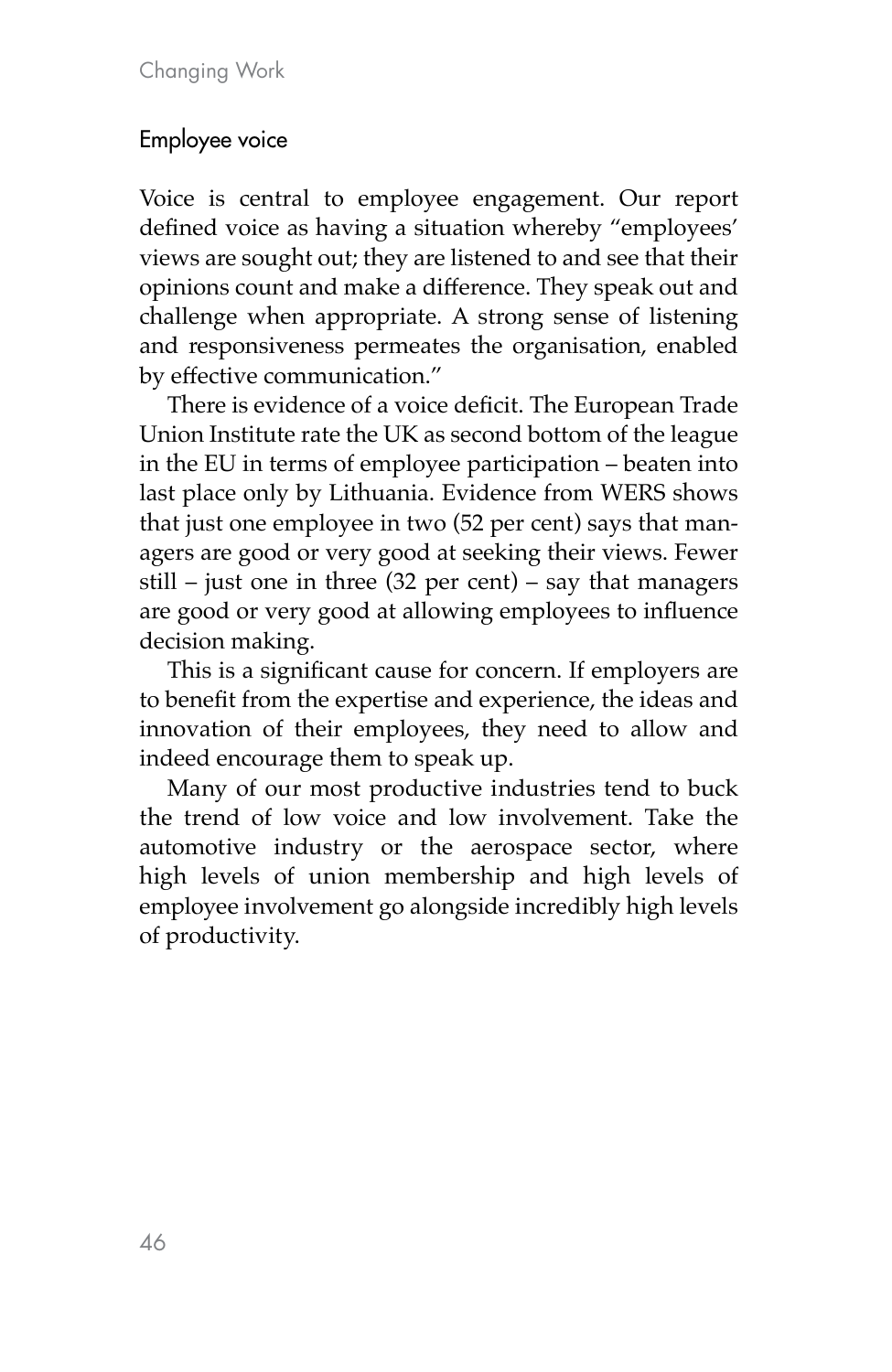#### Integrity

The final enabler of engagement is integrity. This is defined as "a belief among employees that the organisation lives its values, and that espoused behavioural norms are adhered to, resulting in trust and a sense of integrity."

Again, there is evidence of some work to do here. WERS shows that just one in two employees (50 per cent) agree/ strongly agree that managers keep their promises. Only slightly more (58 per cent) agree/strongly agree that managers deal with employees honestly.

## Solving the puzzle

So better employee engagement may offer part of the answer. But what can be done about it? There is a role here for employers, for employees and unions, and for government.

Employers need to think about how they engage with and involve their workforce. They need to ensure that they have a strong strategic narrative, giving employees a clear line of sight between their role and the organisation's purpose. There need to be engaging managers who are skilled and equipped to motivate their teams. There must be a strong and robust employee voice, with people able to speak up and contribute their ideas. And there needs to be a sense of integrity, with actions and behaviours reflecting organisational values.

Trade unions can be vital actors here. Some of our most productive industries tend to buck the UK trend of low voice and low involvement. There are numerous examples of trade unions working with employers to increase productivity for the benefit of both sides; Unite's relationship with advanced manufacturing organisations, for example, has helped make our car factories some of the most productive in the world.